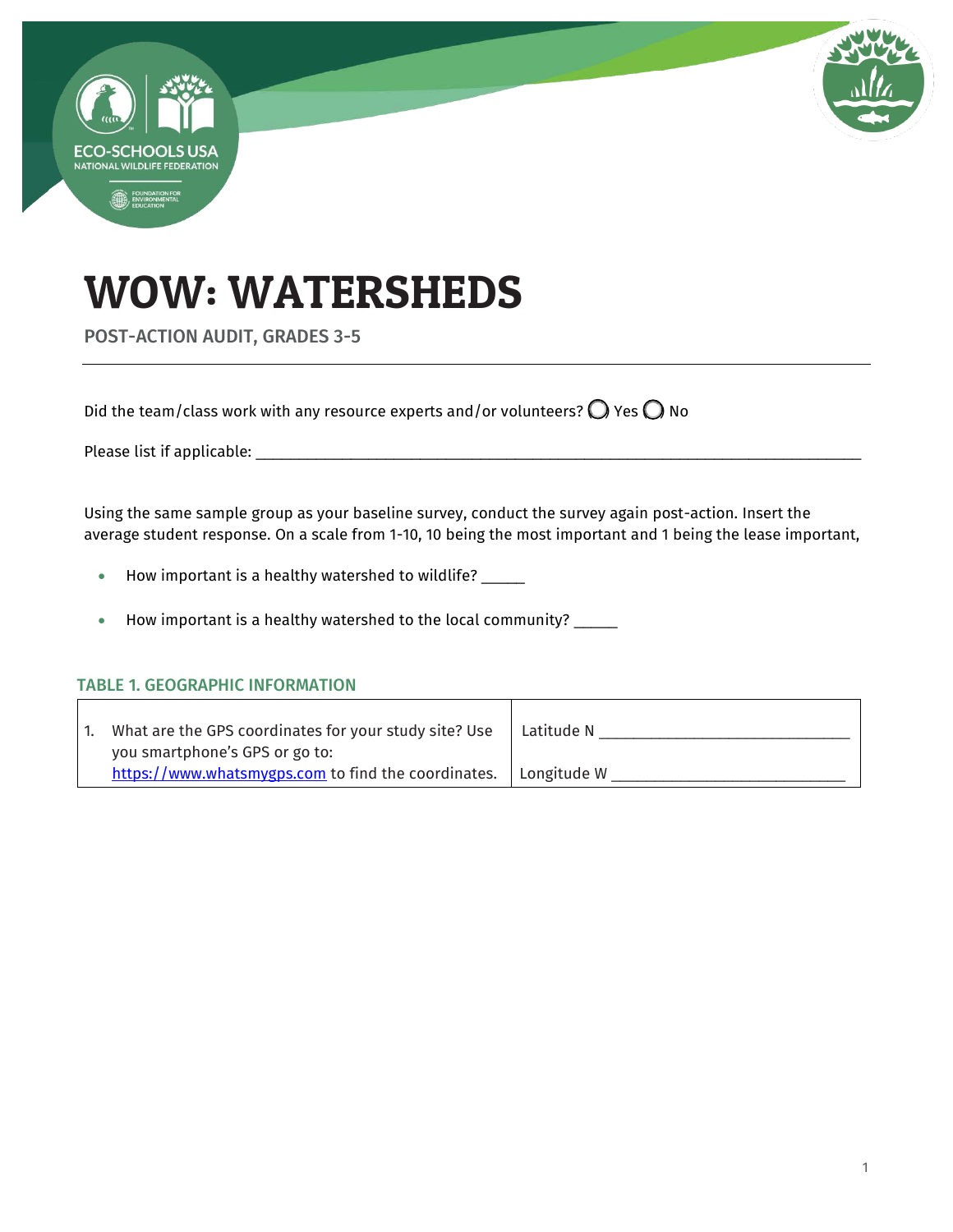

POST-ACTION AUDIT, GRADES 3-5



#### TABLE 2. WATERSHED CHARACTERISTICS AND BENEFITS

| 1. | What percentage of students can identify elements of<br>a watershed? The list is not exhaustive. These are the                                                                                                                                                                                                 | A. 0 elements      |
|----|----------------------------------------------------------------------------------------------------------------------------------------------------------------------------------------------------------------------------------------------------------------------------------------------------------------|--------------------|
|    | elements most important to grasp at this age.                                                                                                                                                                                                                                                                  | 1 element<br>B.    |
|    | Geography<br>$\bullet$                                                                                                                                                                                                                                                                                         |                    |
|    | Water quality                                                                                                                                                                                                                                                                                                  | C.<br>2-3 elements |
|    | Vegetation                                                                                                                                                                                                                                                                                                     |                    |
|    | <b>Soils</b><br>$\bullet$                                                                                                                                                                                                                                                                                      | 4 elements<br>D.   |
| 2. | A watershed is a system. What percentage of students<br>can identify one or more system benefits associated<br>with a healthy watershed?<br>Healthy plants and animals<br>$\bullet$<br>Tourism and recreation<br>Spiritual celebrations, Relaxation, physical fitness<br>$\bullet$<br>or other health benefits | $\%$               |

#### **Think about the following question as you summarize the data in Table 2.**

1. How has student understanding changed from the baseline audit to the post audit or between audit years?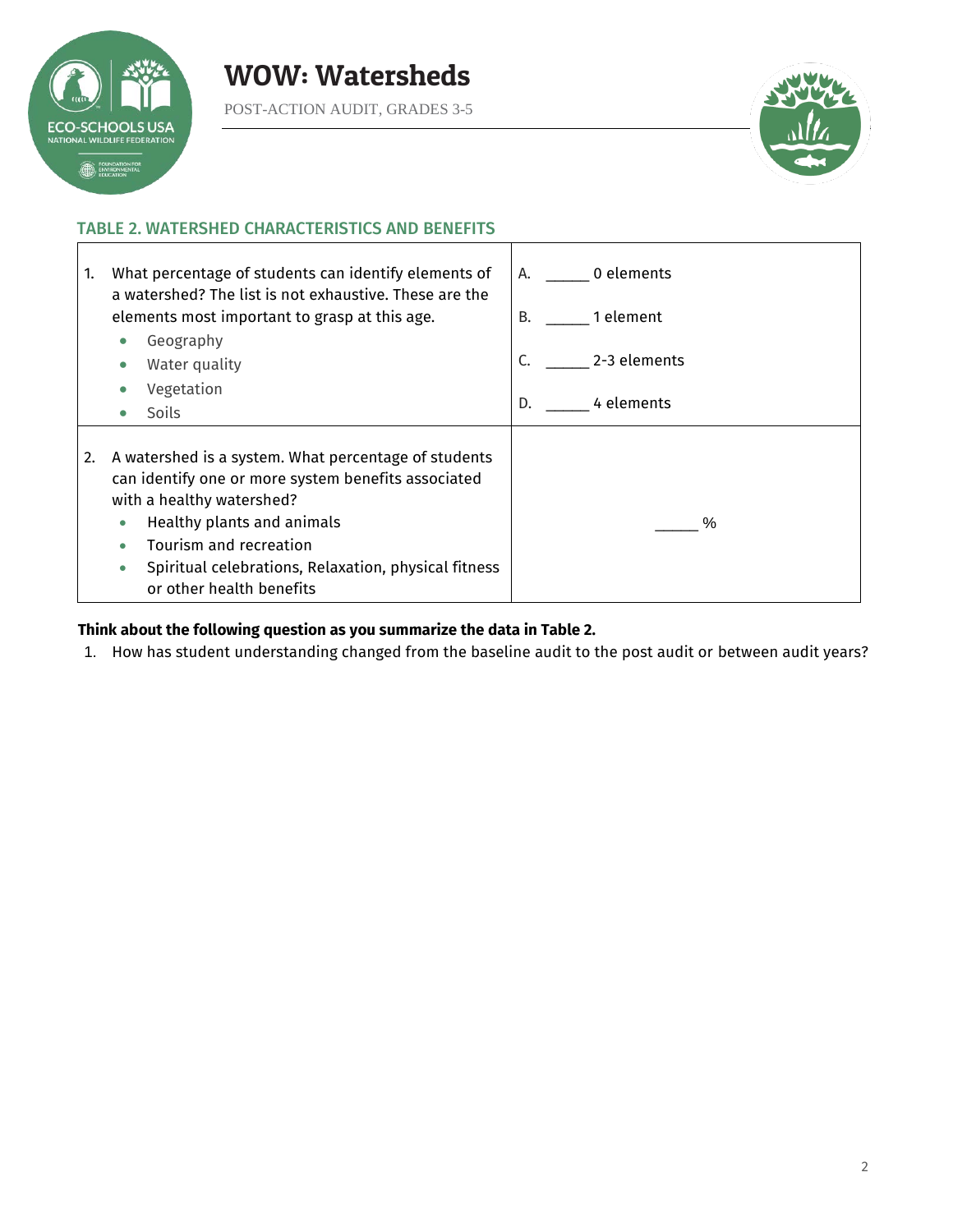

POST-ACTION AUDIT, GRADES 3-5



#### TABLE 3. TEMPERATURE AND PRECIPITATION

- 1. For today's date, collect the weather data listed to the right. Use your local weather website, application or use the following:
	- <http://www.weatherbase.com/weather/state.php3?c=US>
	- [www.weather.com](http://www.weather.com/)

| Temperature in degrees<br><b>Fahrenheit and Celsius</b> |  |
|---------------------------------------------------------|--|
| Precipitation in inches and<br>centimeters              |  |

#### 2. Change Over Time and Patterns

| January               | $^{\circ}$ F  <br>$^{\circ}$ C                 | __ inches   ____ millimeters  |
|-----------------------|------------------------------------------------|-------------------------------|
| <b>February</b>       | $^{\circ}$ F  <br>$^{\circ}$ C                 | inches   _____ millimeters    |
| <b>March</b>          | $^{\circ}$ F   $\qquad \qquad$<br>$^{\circ}$ C | inches   _____ millimeters    |
| April                 | $^{\circ}$ F  <br>$^{\circ}$ C                 | _inches   _____millimeters    |
| May                   | $^{\circ}$ C                                   | _inches   _____ millimeters   |
| June                  | $\degree$ F   $\_$<br>$^{\circ}$ C             | _inches   _____millimeters    |
| July                  | $^{\circ}$ F   $\qquad \qquad$<br>$^{\circ}$ C | _inches   _____millimeters    |
| August                | $^{\circ}$ F  <br>$^{\circ}$ C                 | _ inches   ____ millimeters   |
| <b>September</b>      | $^{\circ}$ F  <br>$\circ$ C                    | inches   _____ millimeters    |
| <b>October</b>        | $^{\circ}$ F  <br>$\circ$ C                    | inches   _____ millimeters    |
| <b>November</b>       | $^{\circ}$ F   $\qquad \qquad$<br>$^{\circ}$ C | _inches  ______millimeters    |
| <b>December</b>       | $^{\circ}$ C                                   | _inches   _____ millimeters   |
| <b>Yearly Average</b> | $^{\circ}$ F  <br>$\circ$ C                    | __ inches   _____ millimeters |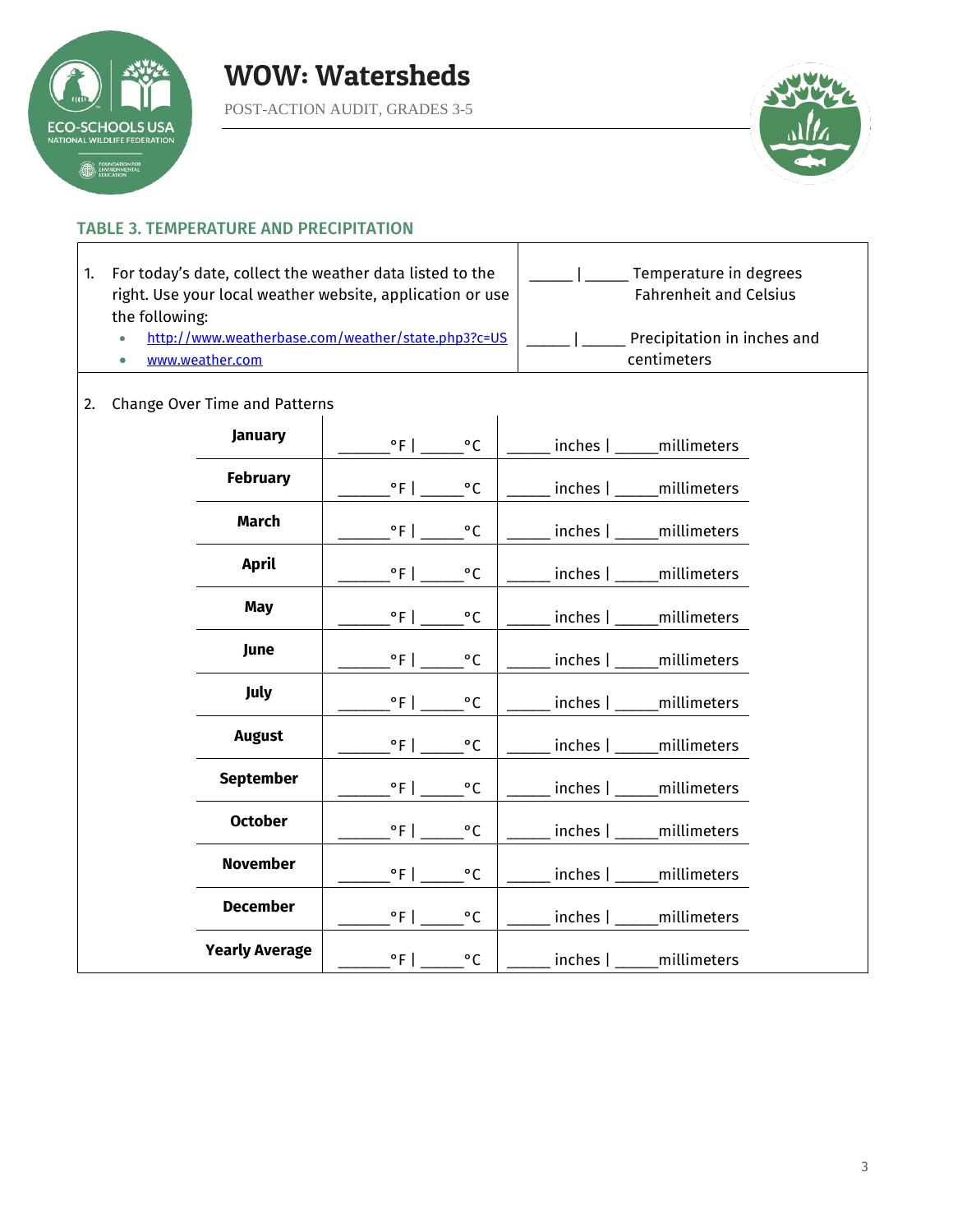

POST-ACTION AUDIT, GRADES 3-5



#### **Think about the following questions as you summarize the data in Table 3.**

- 1. How has temperature and precipitation changed over the course of the year?
- 2. Can weather impact wildlife in a watershed? Explain.
- 3. Can weather impact wildlife at the study site? Did the team/class see evidence of this?
- 4. If applicable, describe one action the team/class took to help wildlife deal with weather impacts, such as extreme weather events, development and/or pollution?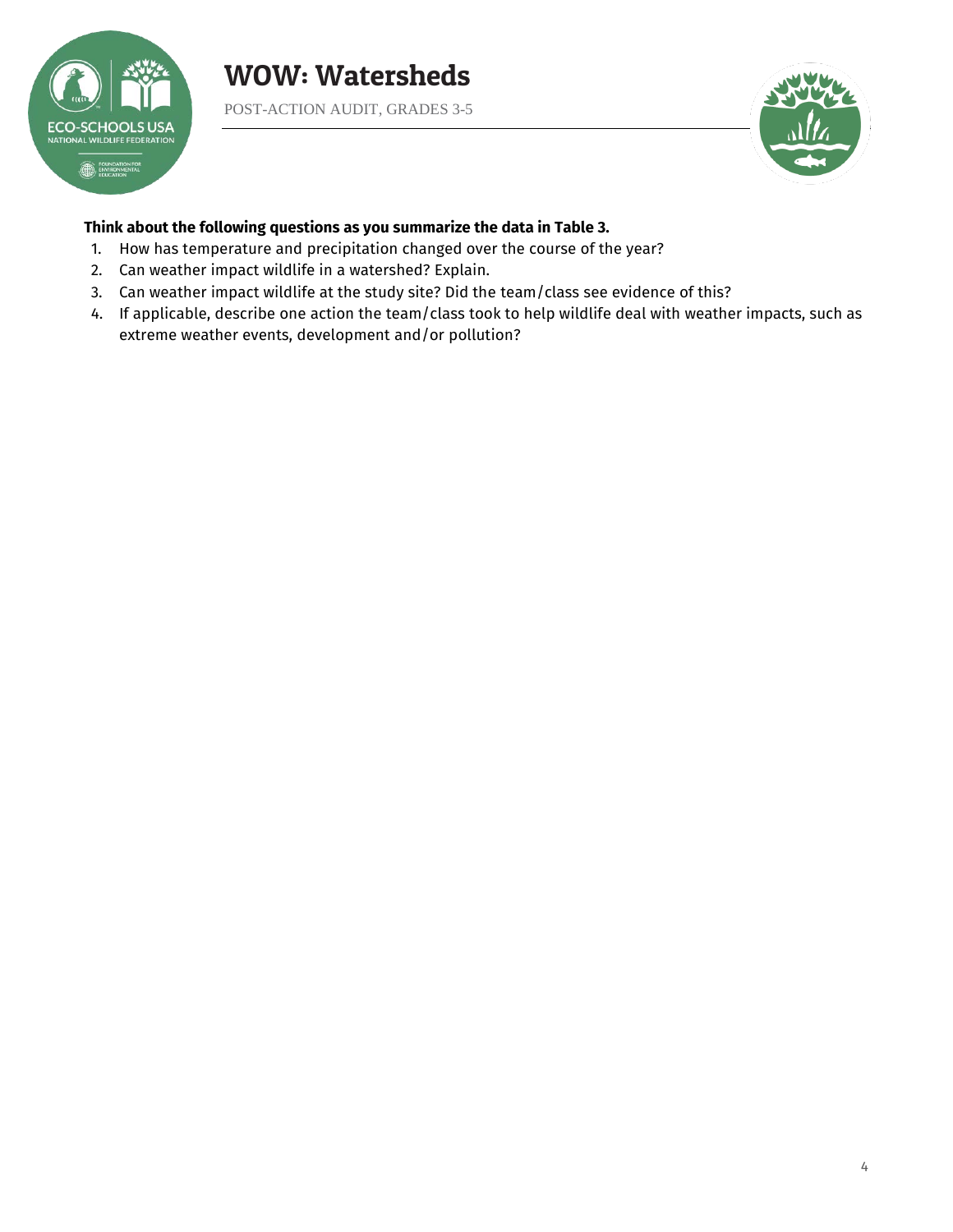

POST-ACTION AUDIT, GRADES 3-5



**TABLES 4, 5 and 6**. Consider contacting a watershed outreach coordinator (city water department) college or university, or local watershed non-profit. Their involvement is a great way to connect to the community, inspire students, demonstrate career possibilities and share resource expertise. If you cannot conduct a study within your watershed please determine the best way to gather the data, i.e. a phone call, an email or ideally a SKYPE, Zoom or Google Hangout with someone who works as a biologist, ecologist, volunteer, etc. at your nearest water quality or soil quality monitoring station. Contact your city's water department for resources specialists or recommendations.

Remember the water within the watershed is a network of connected systems. Water quality and/or pollutants upstream impact water quality downstream. Whether or not you are physically able to go to a nearby creek, stream, river, lake, etc., students can still collect water and soil data from samples you bring to the classroom for investigation.

Invite parents and community members to participate in the auditing process. Students can take on the role of educator by working with volunteers on citizen science. This experience is a great way to build community.

#### TABLE 4. LANDSCAPE

1. Take a second panoramic or set of images of the study area and insert them in the summary for Table 4. Be prepared to explain how the study site has changed from the first set(s) of photos to the post-action set of photos.

If you are unable to be at your study site, use Google Earth or Google Maps, locating the study site using the GPS coordinates from Table 1. As a reminder, take screen shots of the features listed below.

In the photo you want to see the following features.

- Banks of the waterbody
- Waterbody
- Surrounding terrain

| From your study site what types of land do you see? |  |                       |  |                                  |
|-----------------------------------------------------|--|-----------------------|--|----------------------------------|
| Forested-private land                               |  | Forested-public land  |  | Open green space                 |
| Open space-rocky or little<br>vegetation            |  | Housing or businesses |  | Farm/ranch (crops or<br>animals) |

Continued on the next page.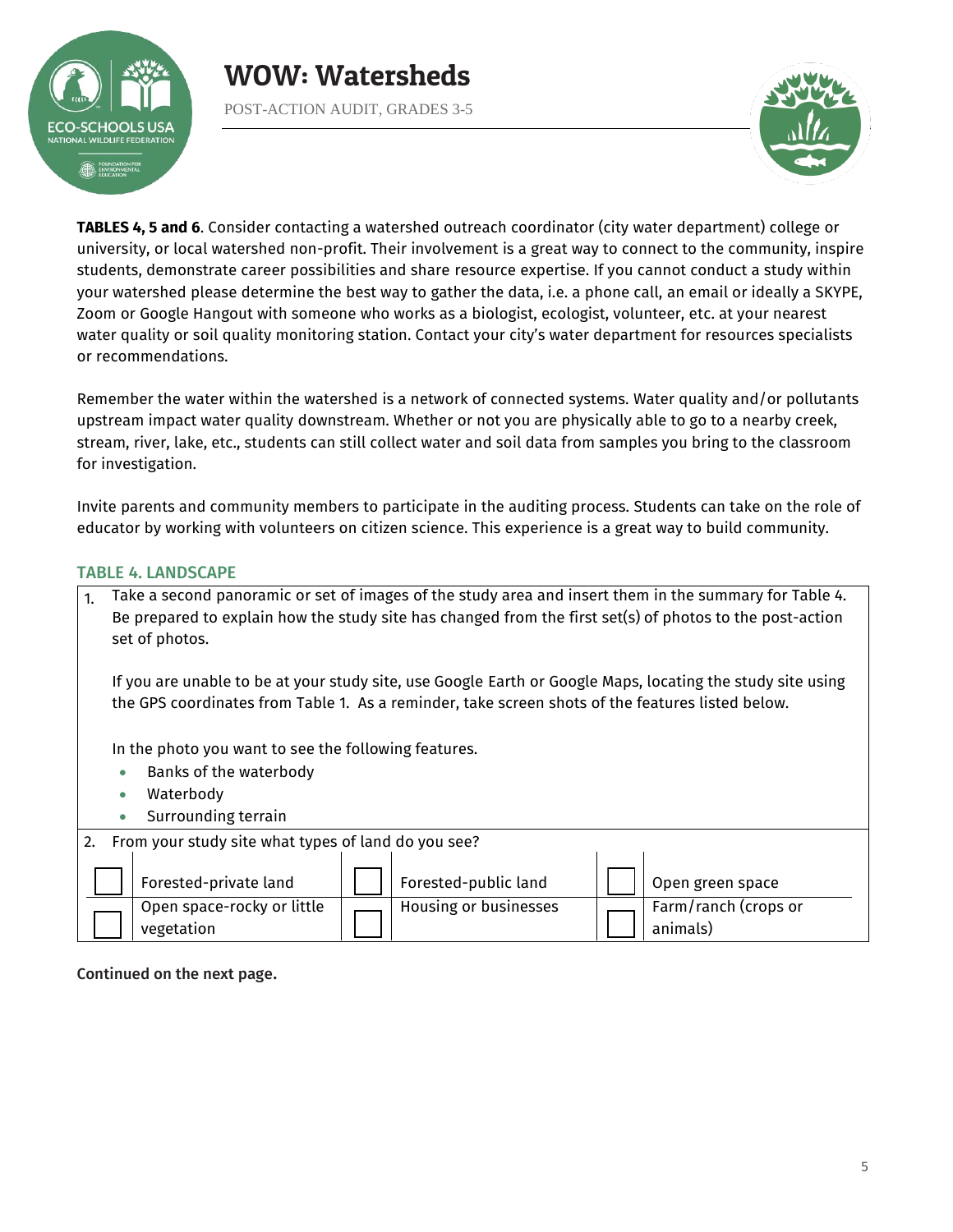



**Insert photos here.** Compare and contrast photos from the baseline to the photos you have now (if this site has been studied over multiple years, review all images).

#### **Think about the following questions as you summarize the information in Table 4.**

1. Why is it important to understand what the area looks like and how the land is used at the study site?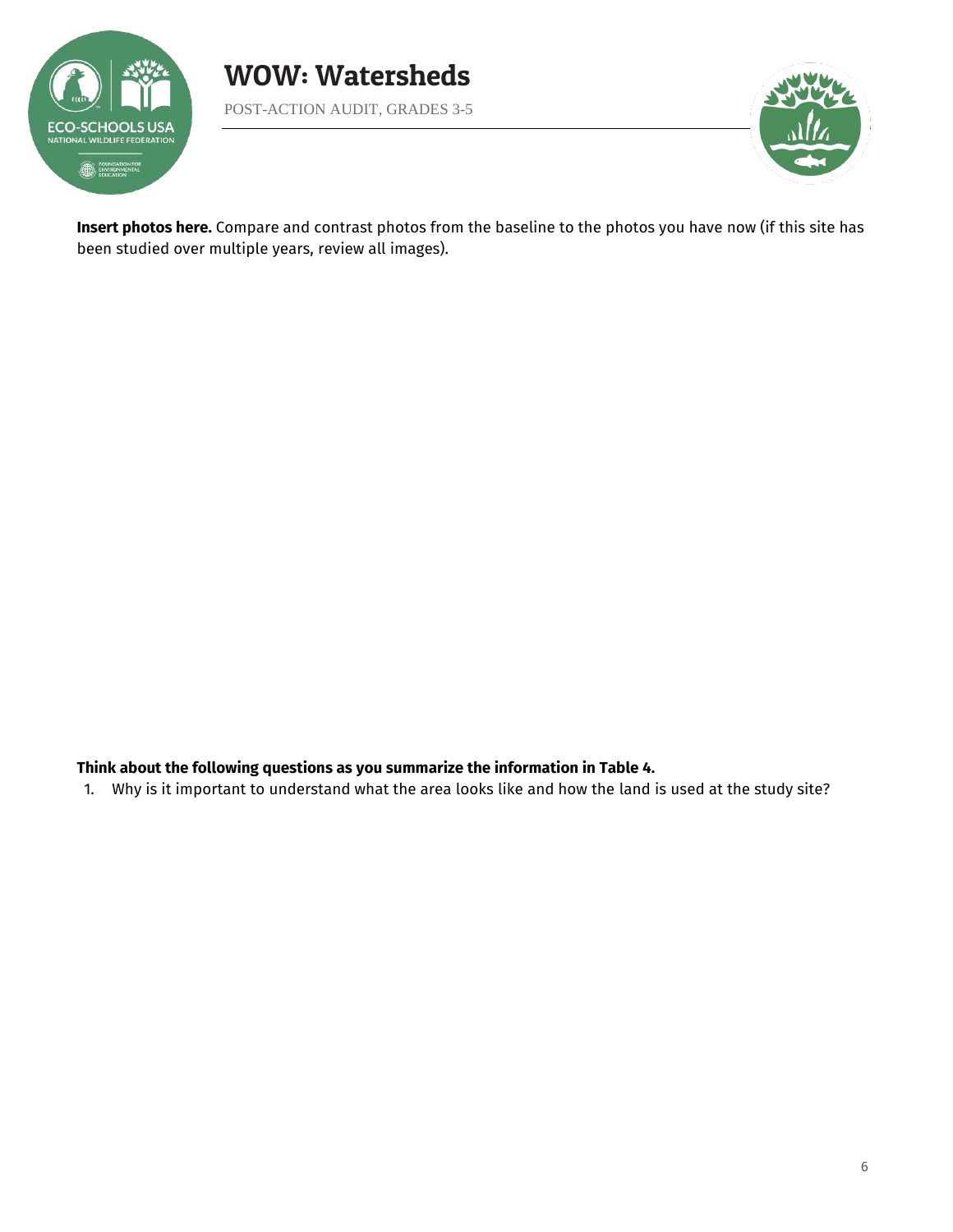

POST-ACTION AUDIT, GRADES 3-5



#### TABLE 5. SOIL QUALTIY

| $\vert$ 1.<br>Soil Temperature                                             | 2. Soil pH                                              |                                                         |
|----------------------------------------------------------------------------|---------------------------------------------------------|---------------------------------------------------------|
| Test $1 \_ {\_}^\circ$ F $\_ \circ$ C                                      |                                                         | Test 1 pH level                                         |
| Test $2 \underline{\hspace{1cm}} \circ F \underline{\hspace{1cm}} \circ C$ |                                                         | Test 2 _______ pH level                                 |
| Test 3 _______ °F _______ °C                                               |                                                         | Test 3 ______ pH level                                  |
|                                                                            |                                                         |                                                         |
|                                                                            |                                                         | () Acidic () Neutral () Basic                           |
| 3.<br>Nitrogen (optional)                                                  | 3. Phosphorus (optional)                                | 4. Potassium (optional)                                 |
| Test 1 $\bigcirc$ low $\bigcirc$ medium $\bigcirc$ high                    | Test 1 $\bigcirc$ low $\bigcirc$ medium $\bigcirc$ high | Test 1 $\bigcirc$ low $\bigcirc$ medium $\bigcirc$ high |
| Test 2 $\bigcirc$ low $\bigcirc$ medium $\bigcirc$ high                    | Test 2 $\bigcirc$ low $\bigcirc$ medium $\bigcirc$ high | Test 2 $\bigcirc$ low $\bigcirc$ medium $\bigcirc$ high |
| Test 3 $\bigcirc$ low $\bigcirc$ medium $\bigcirc$ high                    | Test 3 $\bigcirc$ low $\bigcirc$ medium $\bigcirc$ high | Test 3 $\bigcirc$ low $\bigcirc$ medium $\bigcirc$ high |

#### **TABLE 6. WATER QUALITY**

| 1. Water Temperature                         | Water pH<br>2.                                           |
|----------------------------------------------|----------------------------------------------------------|
| Test 1 ________ $\circ$ F ________ $\circ$ C | Test 1_______ pH level                                   |
| Test 2 $^{\circ}$ F $^{\circ}$ C             | Test 2 _______ pH level                                  |
| Test 3 $^{\circ}$ F $^{\circ}$ C             | Test 3 _______ pH level                                  |
|                                              | () Acidic () Neutral () Basic                            |
| Dissolved Oxygen (optional)<br>13.           | 4. Nitrates (optional)                                   |
| Test 1 _______ ppm (parts/million)           | Test $1$ _______ ppm (NO <sub>3</sub> parts/million)     |
| Test 2 ______ ppm (parts/million)            | Test 2 _______ ppm $(NO3$ parts/million)                 |
| Test 3 ______ ppm (parts/million)            | Test 3 $\frac{1}{2}$ ppm (NO <sub>3</sub> parts/million) |

Continued on the next page.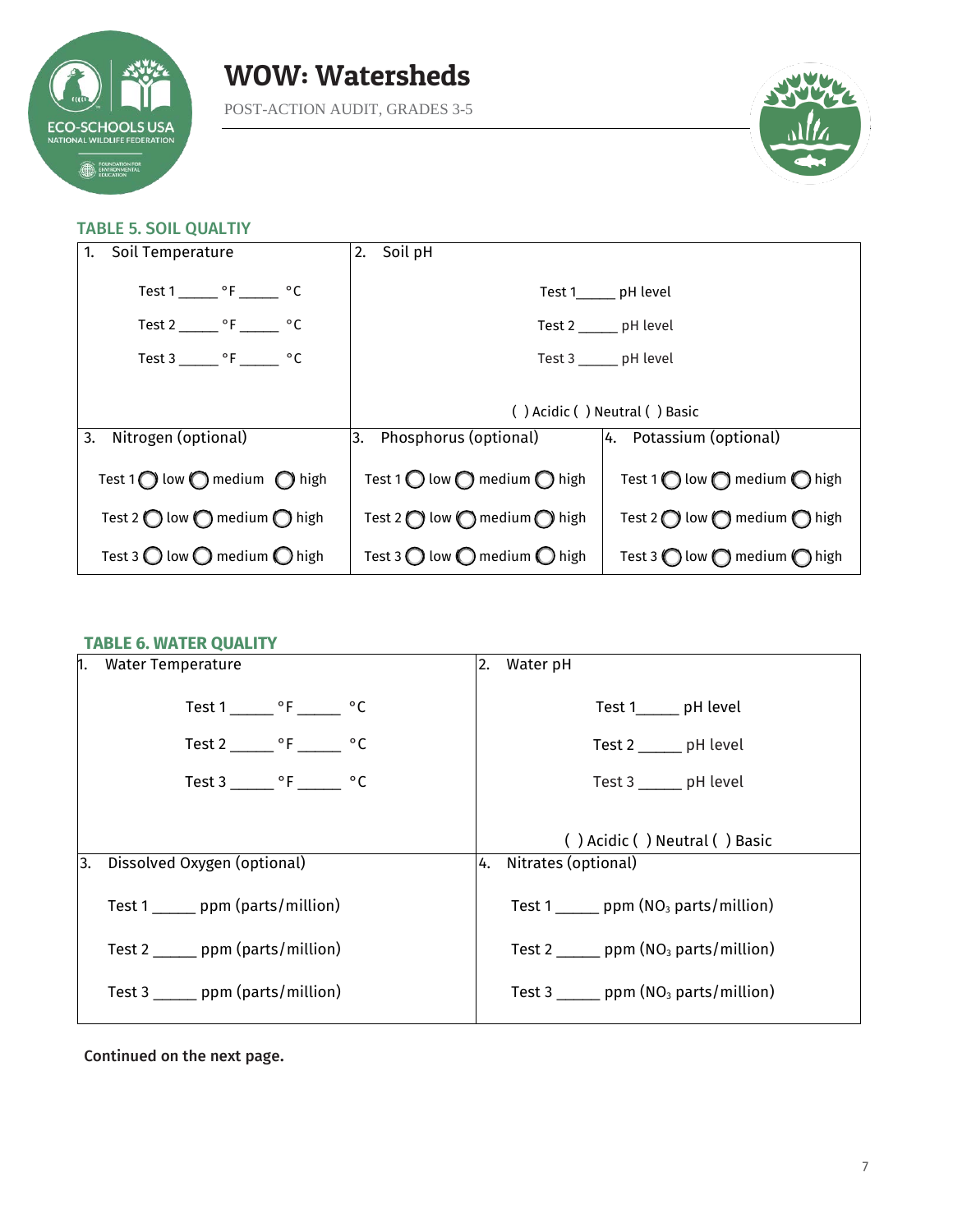

POST-ACTION AUDIT, GRADES 3-5



|    | <b>TABLE 6. WATER QUALITY - CONTINUED</b>                                                                                                                                      |                        |
|----|--------------------------------------------------------------------------------------------------------------------------------------------------------------------------------|------------------------|
| 5. | Transparency                                                                                                                                                                   |                        |
|    | Test 1 ______ cm Test 2 ______ cm Test 3 ______ cm     greater than depth of transparency tube                                                                                 |                        |
| 6. | Is it raining or has it rained in the last 24 hours? Stormwater<br>runoff from surrounding areas can impact watershed quality and<br>appearance, including temperature and pH. | )Yes ◯ No              |
| 7. | Is there evidence of pollution?                                                                                                                                                | <b>O</b> No<br>(J) Yes |
| 8. | List potential sources of pollution.                                                                                                                                           |                        |
|    |                                                                                                                                                                                |                        |

#### T**hink about the following questions as you summarize the data in Tables 5 and 6.**

- 1. Review why it is important to observe and test soil and water at the study site.
- 2. Review the impacts water upstream can have on water downstream?
- 3. Describe one action the team/class took to be better watershed stewards?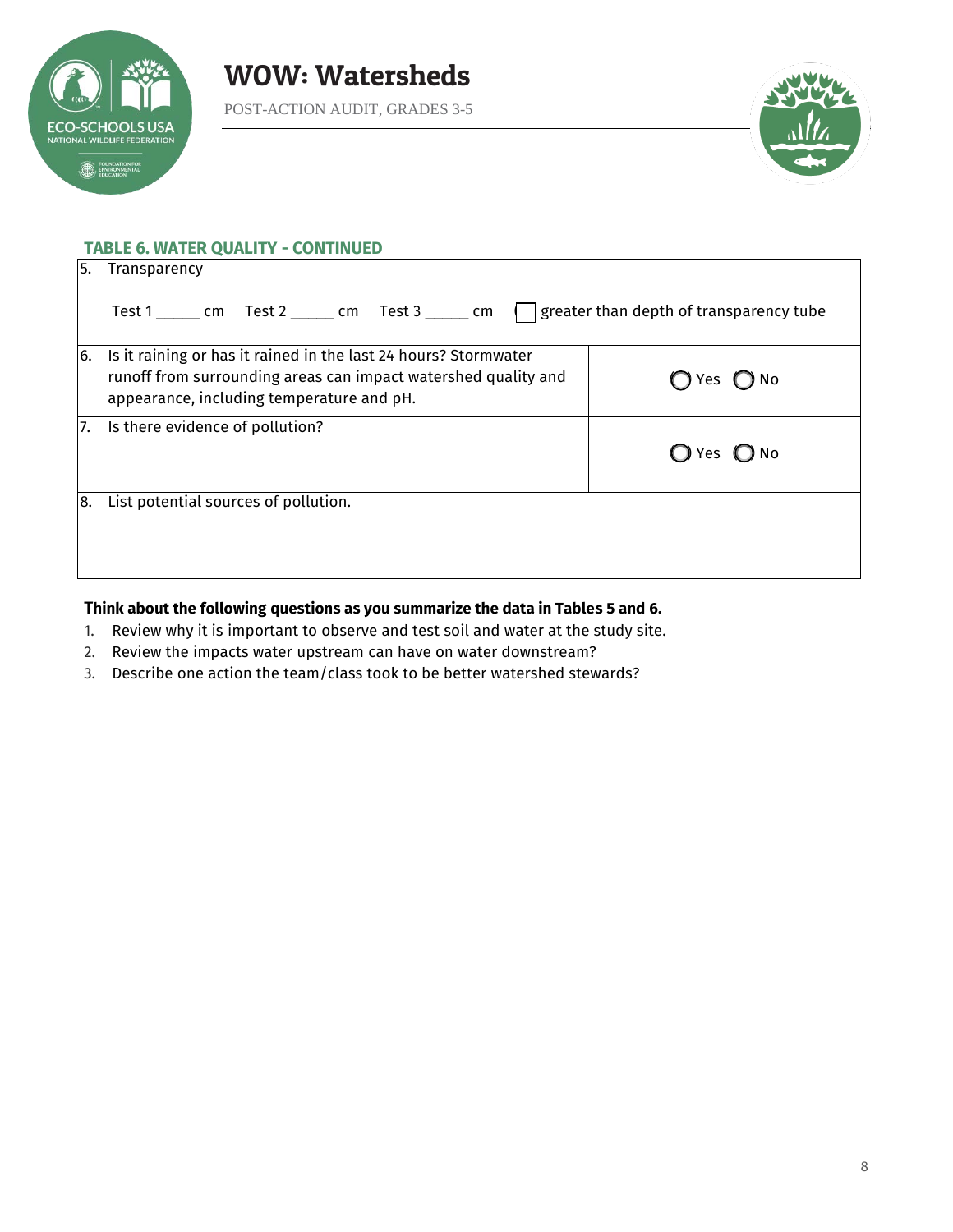

POST-ACTION AUDIT, GRADES 3-5



Consider contacting a watershed outreach coordinator (city water department) college or university, or local watershed non-profit. Their involvement is a great way to connect to the community, inspire students, demonstrate career possibilities and share resource expertise. If you cannot conduct a study at your watershed please determine the best way to gather the data, i.e. a phone call, an email or ideally a SKYPE or Google Hangout with someone who works as a biologist, ecologist, volunteer, etc. at your nearest watershed monitoring station. Contact your city's water department for resources specialists or recommendations.

Remember the water in your watershed has a direct connection upstream and downstream to your location. Whether or not you are physically able to go to a nearby creek, stream, river, lake, etc., students can still collect water and soil data from samples you bring to the classroom for investigation.

Involve parents in their child's learning. Invite parents to participate in the auditing process, especially the macroinvertebrate studies. Animal counts are a fun family experience and a great way to connect families to nature.

#### TABLE 7. WILDLIFE

|                                                         | amphibians<br>birds                  |
|---------------------------------------------------------|--------------------------------------|
| Collectively, how many different plants and animals are | fish<br>insects                      |
| observed on this day?                                   | reptiles<br>mammals                  |
|                                                         | terrestrial plants<br>aquatic plants |

**Volunteers needed for macroinvertebrate studies**. Consider speaking to a resource expert before completing this section. They may have materials that you can borrow or they may be able to come assist you.

There are several macroinvertebrate resources, such as Stroud or GLOBE. Please use a resource that works best for your team.

Stroud -<http://www.stroudcenter.org/macros/>GLOBE -<https://goo.gl/p6niFW>

**To help you with identification** and assessment please refer to the handout on the WOW-Audits page, titled Macroinvertebrate Studies Guide.

**Reminder:** Please attach photos or student work to the audit as evidence.

**Continued on the next page.**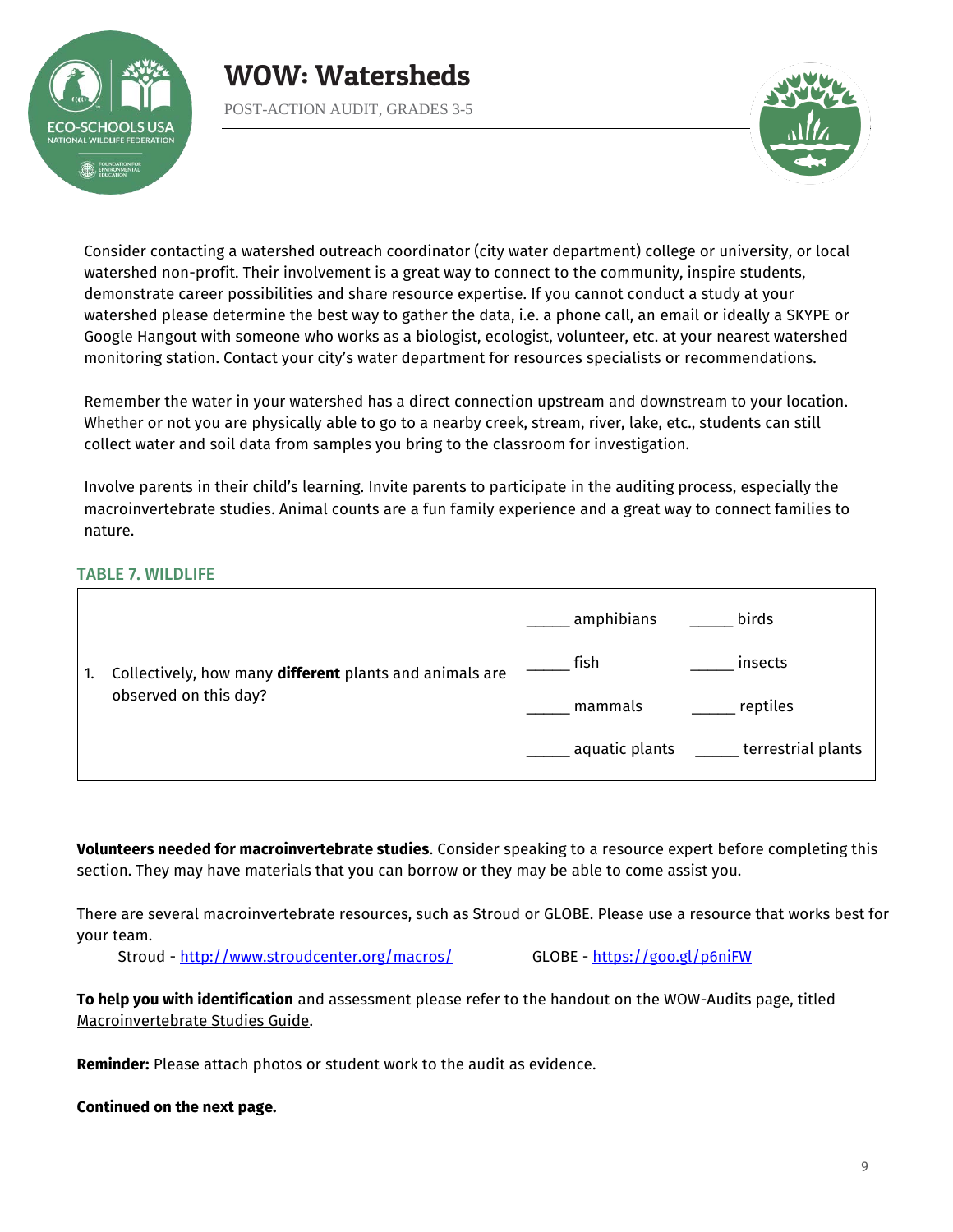



| <b>MACROINVERTEBRATE TYPE</b><br>2.        | <b>OBSERVED AND CUMULATIVE INDEX VALUE (CIV)</b> |  |  |
|--------------------------------------------|--------------------------------------------------|--|--|
| <b>Pollution Tolerant</b>                  | points toward CIV<br>total #                     |  |  |
| In Between                                 | points toward CIV<br>total #                     |  |  |
| Pollution Intolerant                       | points toward CIV<br>total #                     |  |  |
| Total # macroinvertebrates identified      | points toward CIV<br>total #                     |  |  |
| Stream Assessment (check one)<br>Excellent | Fair<br>Good<br>Poor                             |  |  |

**Insert photos here.**